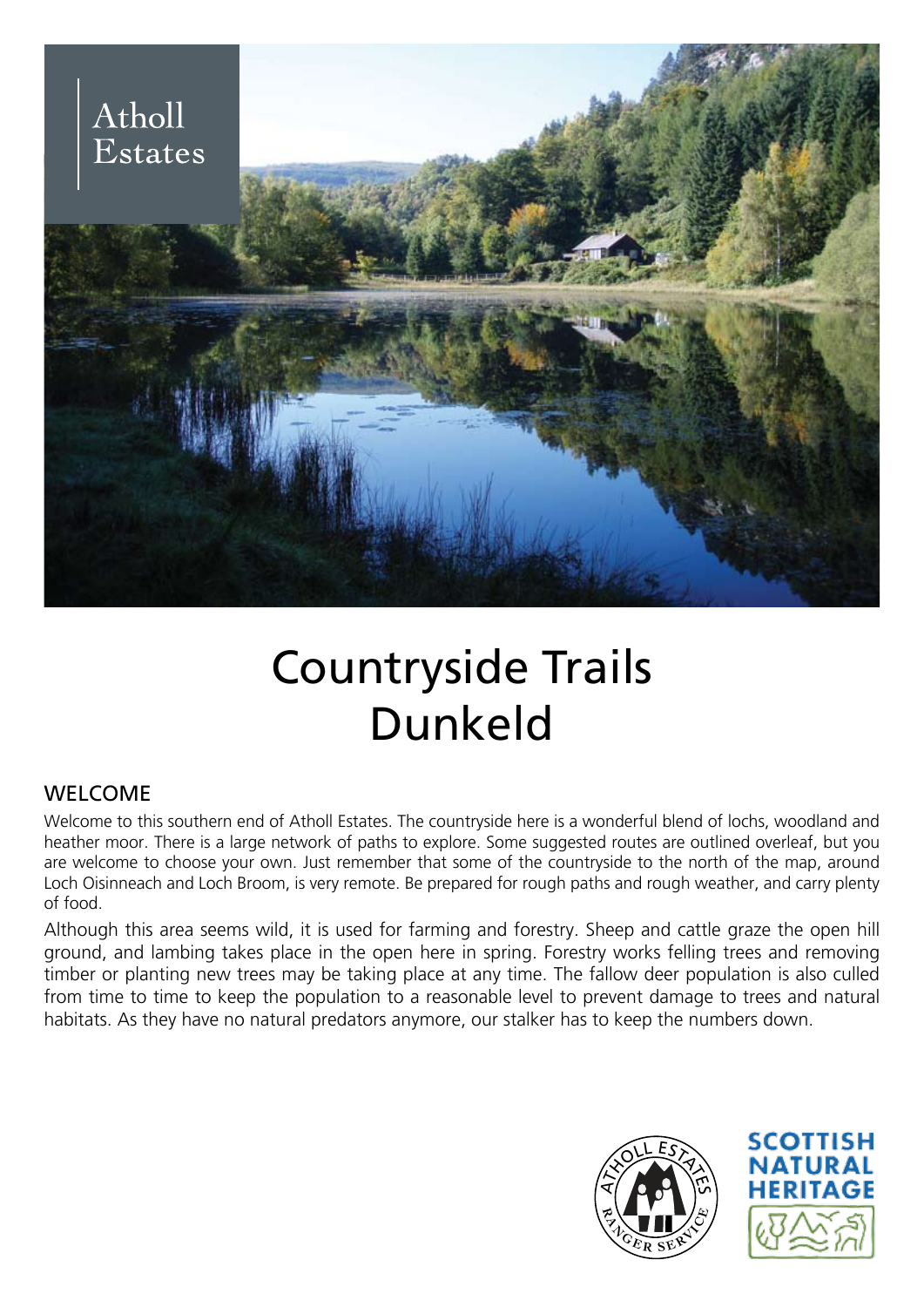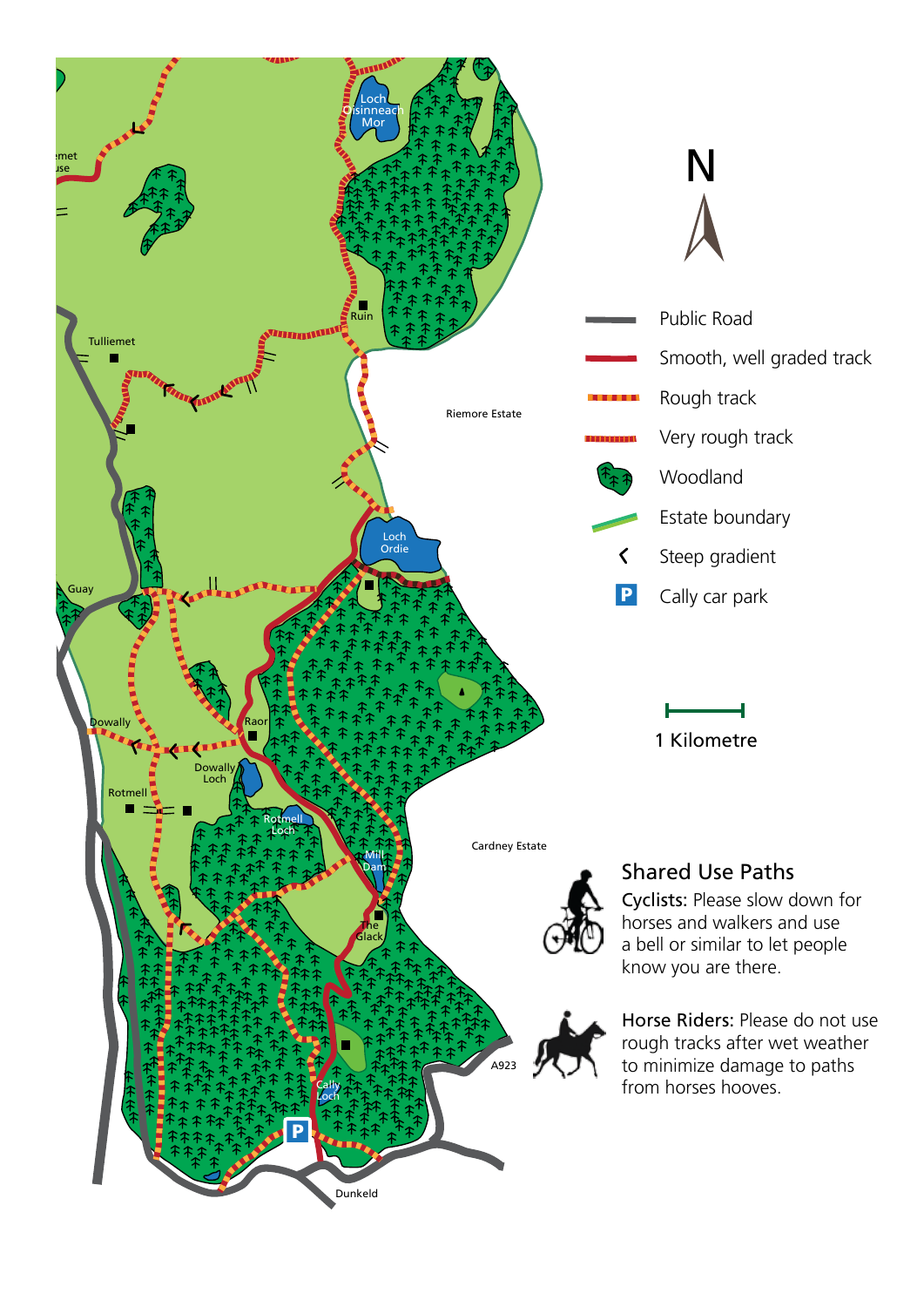# CYCLING ROUTES

#### 1. RAOR AND ROTMELL 9 miles A scenic route with some ups and downs, but nothing too rough or technical.

Cycle out of the car park along the way you came in, but turn L up the hill, following 'The Glack' sign. Keep on the main track, ignoring tracks off to the L, past houses, over a cattle grid and, after 2 miles, through a gate. Shortly you reach Mill Dam, a lovely place to stop for a breather and to enjoy the scenery. Carry on to the end of Mill Dam and ignore the next track off to the L. Soon you are cycling past Rotmell and Dowally Lochs – keep an eye out for ospreys fishing here. At the next house (Raor Lodge), turn L down the hill beside the burn. At the bottom of the hill turn L again and follow this track through fields and woods, until after 3 miles, you reach the road. Follow the road past Polney Loch and then take the path L at the far end of the loch. Follow this path back up to the Cally Car Park.



### 2. LOCH ORDIE AND TULLIEMET 16 miles A scenic route into the wild. Starts easy, but gets tougher past Loch Ordie.

Follow Route 1 as far as Raor Lodge. At Raor turn R and stay on this track, ignoring routes off to the L, until you reach Loch Ordie. Here turn L, along the edge of the loch, then follow the track straight on uphill as you reach the top end of the loch. Follow this bigger track, ignoring tracks to the left, then swinging right through a gate, over a bridge and round to the L. The going now gets tougher. After reaching a gate out onto the open moor, take the next track L, just before a ruin, and enjoy the downhill (beware of sheep and gates). At the bottom of the hill follow the track round to the L, through a field, past houses to the road. Here you have 2 choices:



Had enough? Follow the road L all the way down to the cycle route beside the A9, go L here for 1 mile and then take the back road back to Dunkeld and the car park.

Ready for more? Follow the road L, and as the road heads downhill look for a layby on the L, with a path heading off uphill. Follow this, turning R at the track junction. Keep to this track through fields and woods for 4 miles to reach the road just before Polney Loch. Follow the road back to Dunkeld or the Cally car Park.

#### 3. ORDIE OISINNEACH GRAND TOUR 21 miles A tough ride through wild countryside on rough and often wet tracks.

Follow Route 2 past Loch Ordie as far as the ruin. Here keep straight on to reach Loch Oisinneach. Cycle along the loch shore, looking for a track up to the L just before the loch ends. Follow this up, over the moor to gate into a field. Follow the right side of the field to reach a bridge and blue metal shed at the bottom. Turn L here and follow the track down to Tulliemet (watch out for sheep while enjoying the downhill). When you reach the public road, turn L and pick up the 2 return route choices of Route 2.

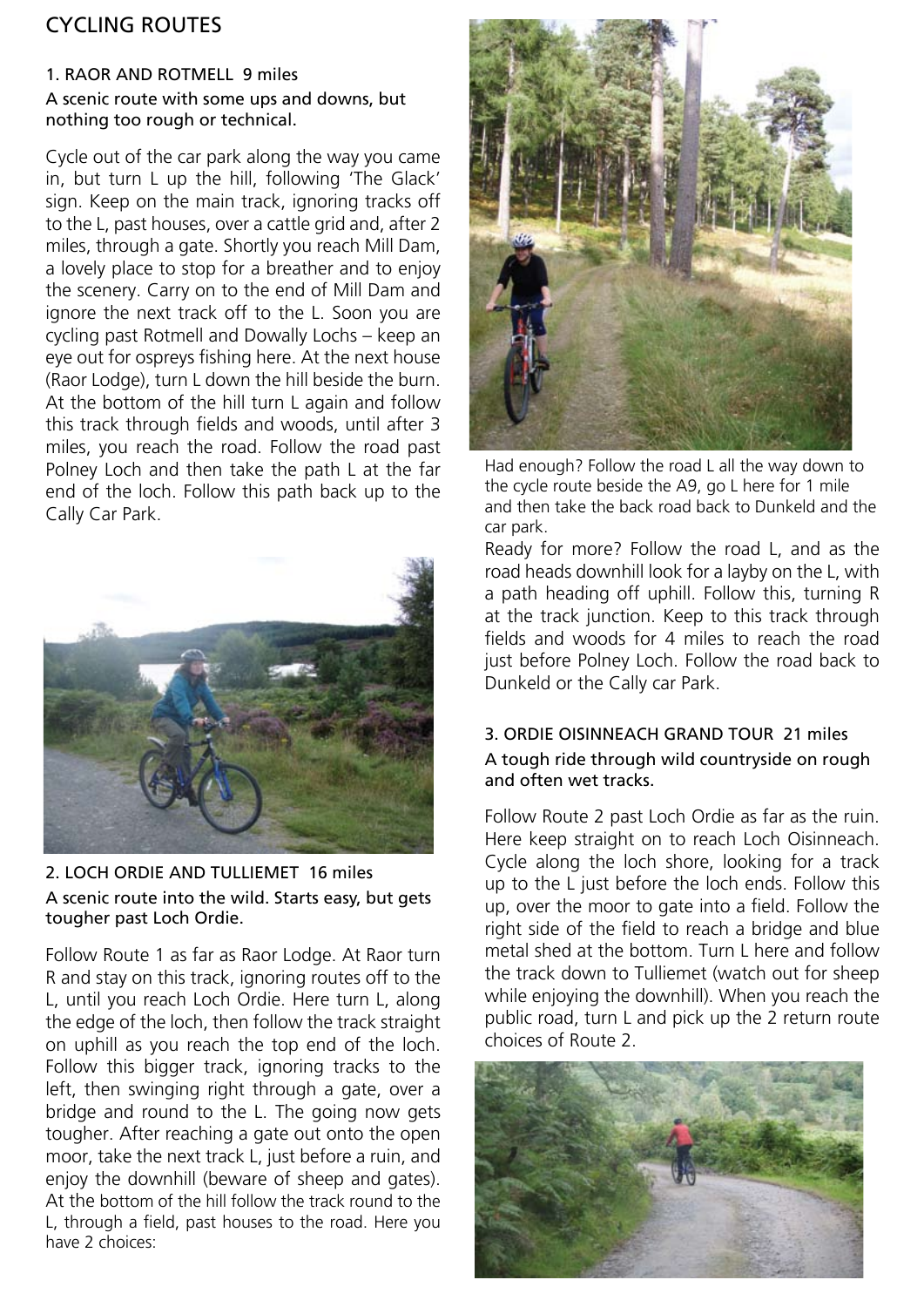

## 1. CALLY – LOCH ORDIE CIRCUIT

#### 11 miles

#### A very scenic route with no steep ups or downs.

Follow the main sign posted track up to Loch Ordie, past The Glack, Mill Dam and Rotmell and Dowally Lochs. At Raor Lodge make sure to turn R past the house. Once you reach Loch Ordie, turn R, through the rhododendron bushes, and just before the house, turn R uphill to a gate in the deer fence. Go through the gate and follow the rough track along the side of the hill, enjoying lovely views of your outward route. As you reach the bottom of Mill Dam you will pick up the main track of your outward route, follow this back to the car park.

#### 2. RAOR – GUAY CIRCUIT 10 miles A varied walk of lochs, woods and fields.

Follow Route 1 as far as Raor Lodge. Here keep R past the house, but then go L over a stone bridge. Follow this track along and downhill to reach a little crossroads after a mile or so. Here go L to soon reach a double gate in a wall. Turn L after the gate and follow the track for 4 miles through woods and fields, and more woods to the road. At the road turn L, and just after the Polney Loch take the path, L, beside the loch, which then veers R and uphill to the Cally Car Park.



# 3. ATHOLL WOODS WALK 6.5 or 5 miles

#### Good views and varied terrain. Can be muddy.

Follow the yellow waymarkers for this walk (part of Dunkeld path network).

This walk takes you up to Mill Dam as for the 2 previous walks. At the top end of Mill Dam take the track, L, through a gate and then uphill. Follow this track up, then along the edge of a field (often muddy) and into conifer woods. Here the shorter return route goes off to the L – follow this back to reach the outward route shortly before the car park. Continue straight on for the longer route, to a gate and then down through a rough field, with great views up the Tay. At the bottom of the field, turn L, and follow this track back through the woods to the road. Follow the road briefly then pick up the path, L, at the far end of the Polney Loch, which will take you back to the car park.

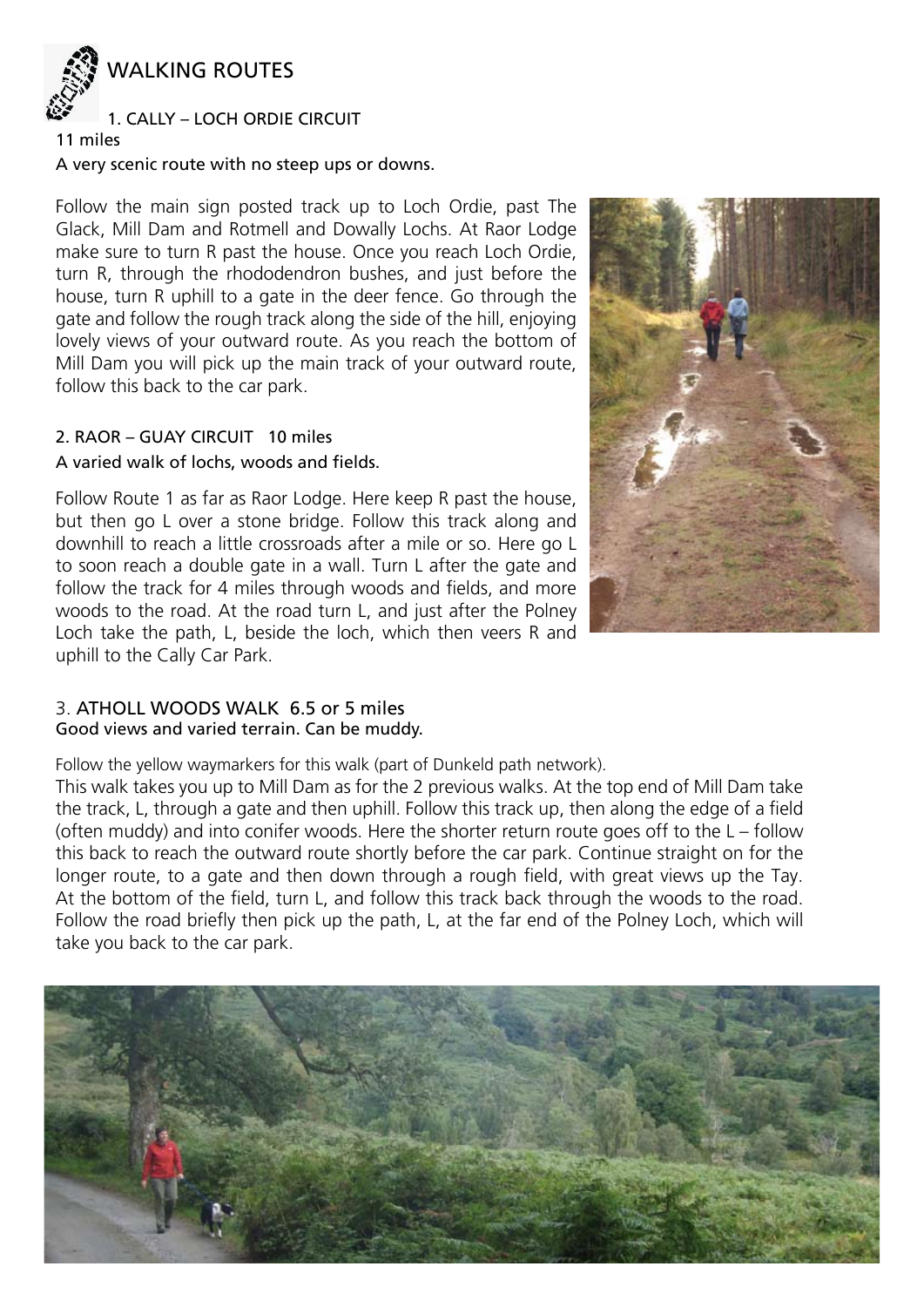Please help us to manage this beautiful wild area by following the Scottish Outdoor Access Code. In particular:

- Keep your dog under close control or on a lead, particularly in the spring when wild birds are nesting and the sheep are lambing.
- Follow any advice given on signs, in particular if a path is closed or diverted temporarily. This is only done when the safety of you and the forestry workers is an issue.
- Using the car park provided and enjoying the area on foot, by bike or on horseback
- Be considerate of other users.

# **WILDLIFE**



There is an abundance of wildlife in this area which can be seen by quiet and observant visitors. Fallow deer and red squirrels are live in the woods north of the Cally Car Park. The deer here are mostly dark, not spotty, as shown in many books. Listen for the belching call of the fallow bucks in the rut in the autumn.

The area to the north of Raor Lodge and Loch Ordie is a Special Protection Area – a European designation, here made for the populations of moorland birds of prey, and also for good numbers of black grouse. Osprey, merlin, short-eared owl and hen harrier are all here in good numbers, although generally in decline in Britain. You have a good chance of seeing an osprey, particularly flying or fishing near one of the many lochs. They are here from April to August and then fly to Africa for the winter.

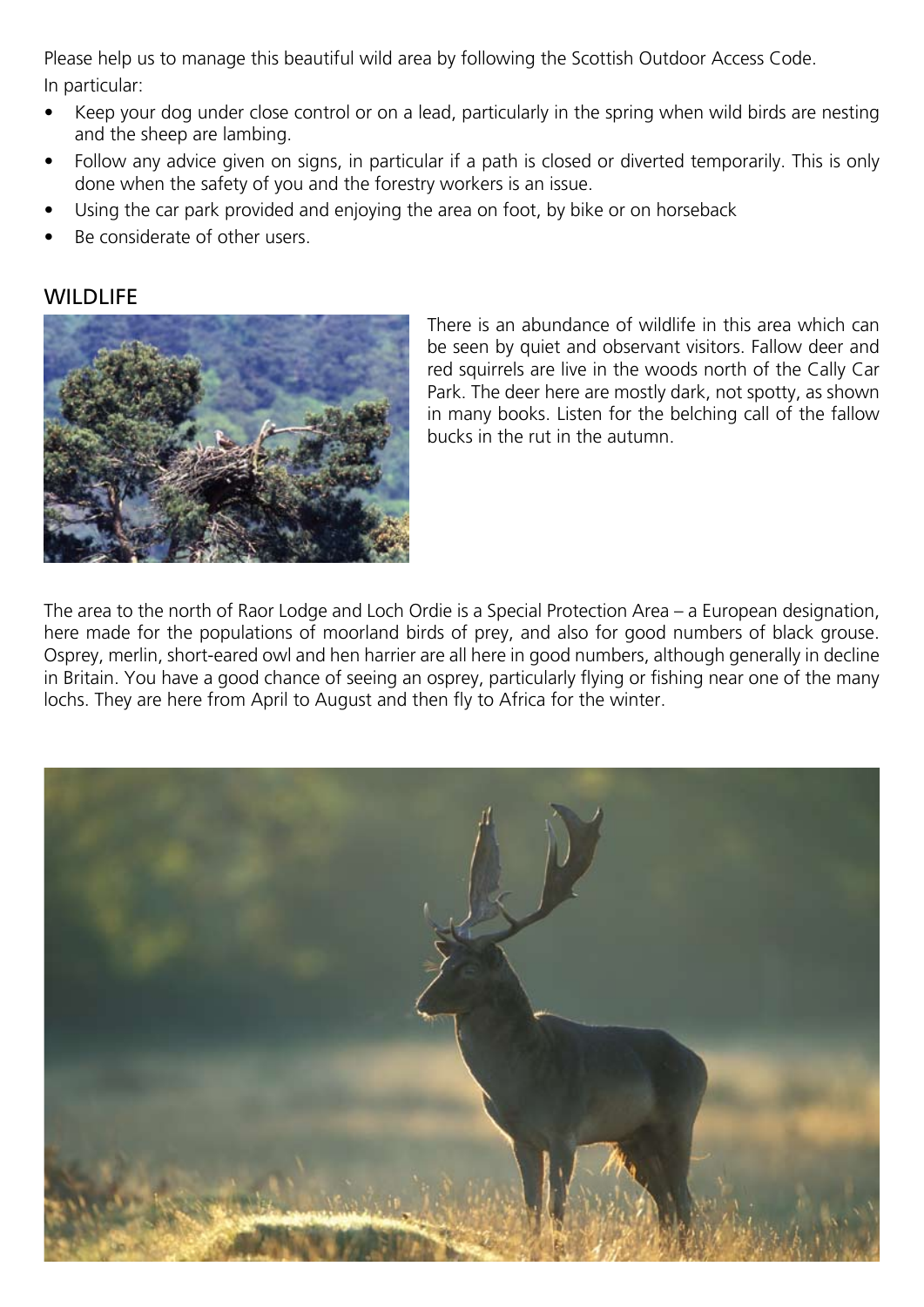# Atholl **Estates Blair Castle Trekking Centre**

# Discover more of Atholl Estates

There are many ways to enjoy the spectacular scenery and wildlife on Atholl Estates, on foot, on horse-back or by bike. With 145,000 acres to explore, you've got so much more to discover.

#### Blair Castle Trekking Centre



Here at Blair Castle Trekking Centre, our emphasis is on safety and scenery. The ponies used on Atholl are traditional Highland Ponies, Scotland's largest

native pony breed. Their main job on the estate for the past 250 years has been to carry the culled deer off the surrounding hills during the stalking season. To do this they must have an exceptionally quiet and docile nature or to use a horsy term be 'bomb proof'. It also teaches them sure-footedness and good balance.

Having these qualities makes our ponies fantastic trekking ponies, ideal for the nervous beginner or older rider, but fun enough for the experienced rider too. The centre offers a range of treks from one and two hour beginner's treks to the more advanced Reach Craig Urrard Summit trek and the four hour Stop for a Picnic ride. For further information on the treks available, please visit www.blaircastletrekking.co.uk. We warmly welcome enquiries and bookings on 01796 481568 (24 hour answer machine) and Vicki@ blaircastletrekking.co.uk .

The trekking centre is open Tuesday to Sunday (closed Mondays) from 1st April 2009, and Sunday to Friday (closed Saturdays) from 1st July – mid September.